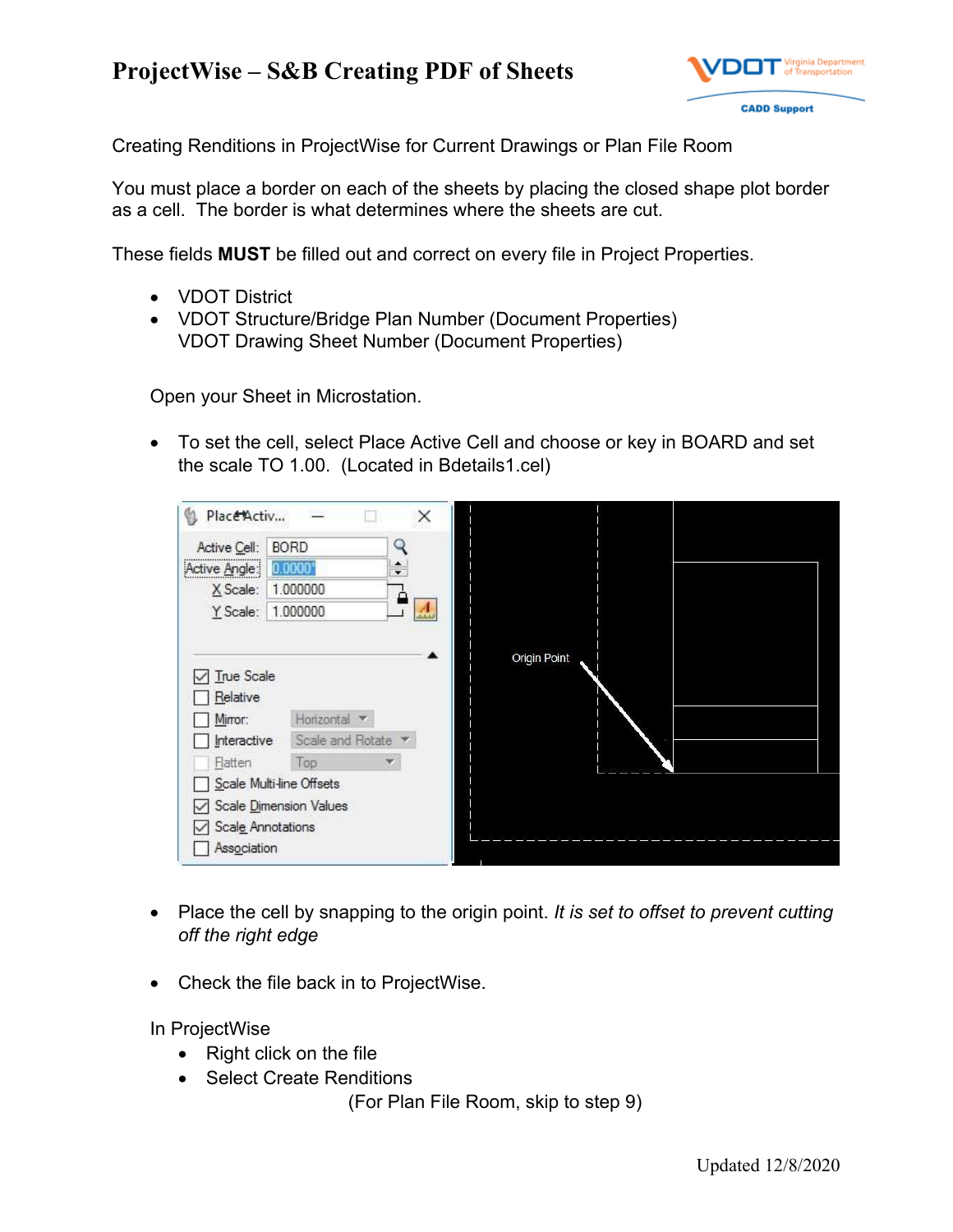

For Current Drawings, fill out the box as shown below and click Submit

| Profile:           | VDOT_S&B_Current_Drawings              | $\check{ }$  |
|--------------------|----------------------------------------|--------------|
|                    |                                        | Less ±       |
| Profile Components |                                        |              |
|                    | ΥY<br>Presentation: VDOT_Bridge_Plans  | $\checkmark$ |
| Format:            | PDF                                    | $\checkmark$ |
|                    | File name: VDOT_Bridge_PDF_Name        | $\checkmark$ |
|                    | Destination: VDOT_Current Drawings     |              |
| Folder:            | Current Drawings<br>Browse             |              |
|                    | Send e-mail notification on completion |              |

• The following dialog will pop up and you can click OK

| <b>Create Renditions</b>                                                                          |  |
|---------------------------------------------------------------------------------------------------|--|
| The rendition job was submitted. An e-mail notification will be sent when the job<br>is complete. |  |
|                                                                                                   |  |

 You will receive an email like below when your files are ready. The links under Success History will take you to each file location in ProjectWise.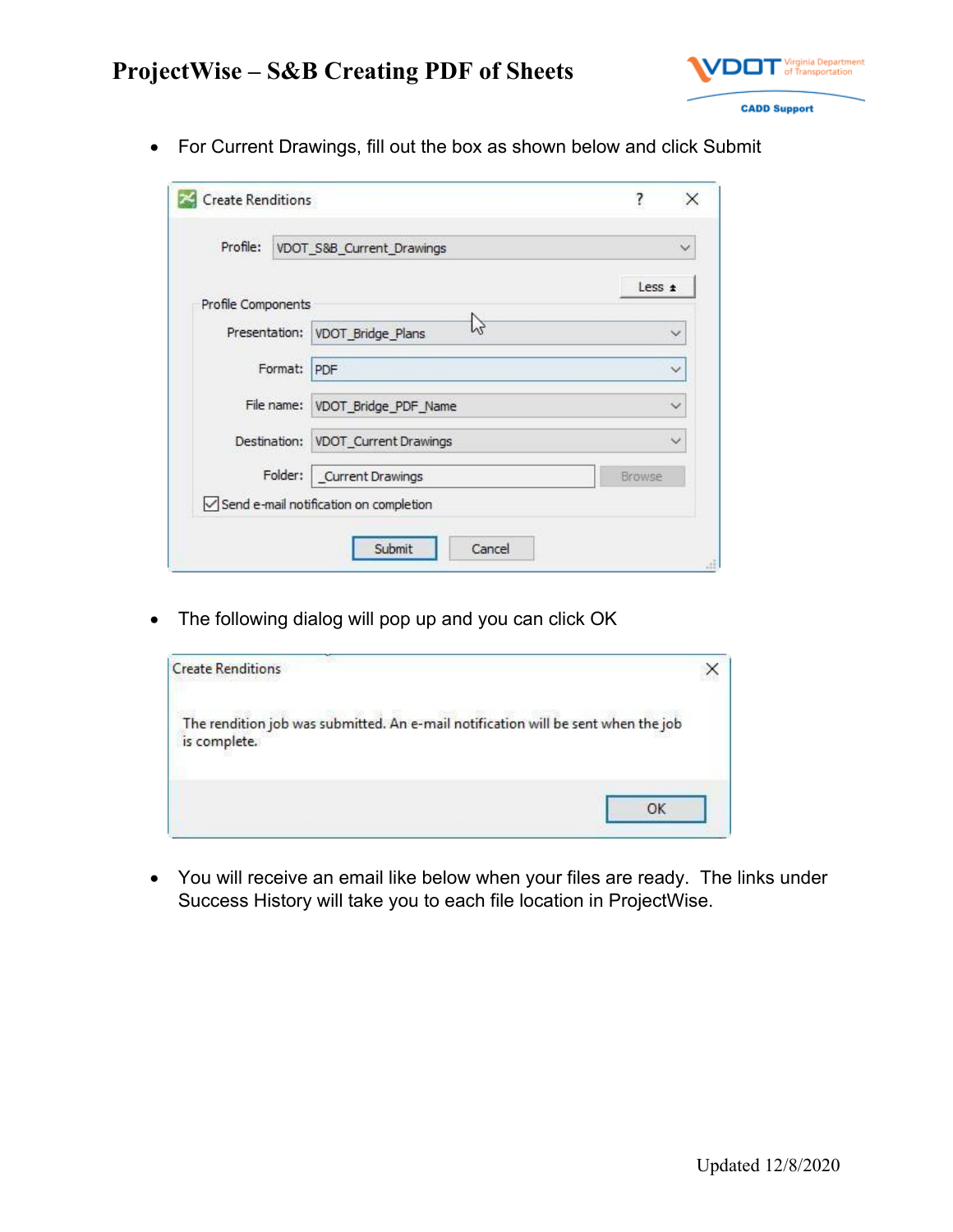

|                              | <b>Summary for Job</b>  | <b>Properties for Job</b>                    |
|------------------------------|-------------------------|----------------------------------------------|
| <b>Job Status</b>            | Job Execution Complete. | iCS Database WDB03813\DEV01,55001;PW DEV ICS |
| Run Time                     | 00:00:15                | Created By COV\Scott.Speight                 |
| Documents in Job             |                         | Last Started 2/9/2018 8:34:42 AM             |
| <b>Renditions Complete</b>   |                         | Last Finished 2/9/2018 8:34:57 AM            |
| Distributions Complete 1     |                         |                                              |
| hš                           |                         |                                              |
| Success History for Job      |                         |                                              |
| <b>Input Files</b>           | <b>Output Files</b>     |                                              |
| b29774001.dgn 297-74 001.pdf |                         |                                              |

Time Zone: Eastern Standard Time [UTC Offset: -05:00:00]

For Plan File Room, fill out the box as shown below and click Submit

| Profile:<br>VDOT_S&B_Plan_File_Room |                                             | $\checkmark$  |
|-------------------------------------|---------------------------------------------|---------------|
|                                     |                                             | Less $\pm$    |
| Profile Components                  |                                             |               |
| Presentation:                       | VDOT_Bridge_Plans                           |               |
| Format:                             | PDF                                         |               |
| File name:                          | VDOT_Bridge_PDF_Name                        |               |
| Destination:                        | VDOT Bridge Plan File Room<br>$\checkmark$  |               |
| Folder:                             | pw:\\WAP04113.cov.virginia.gov:PW\Documents | <b>Browse</b> |
|                                     | Send e-mail notification on completion      |               |

• The following dialog will pop up and you can click OK